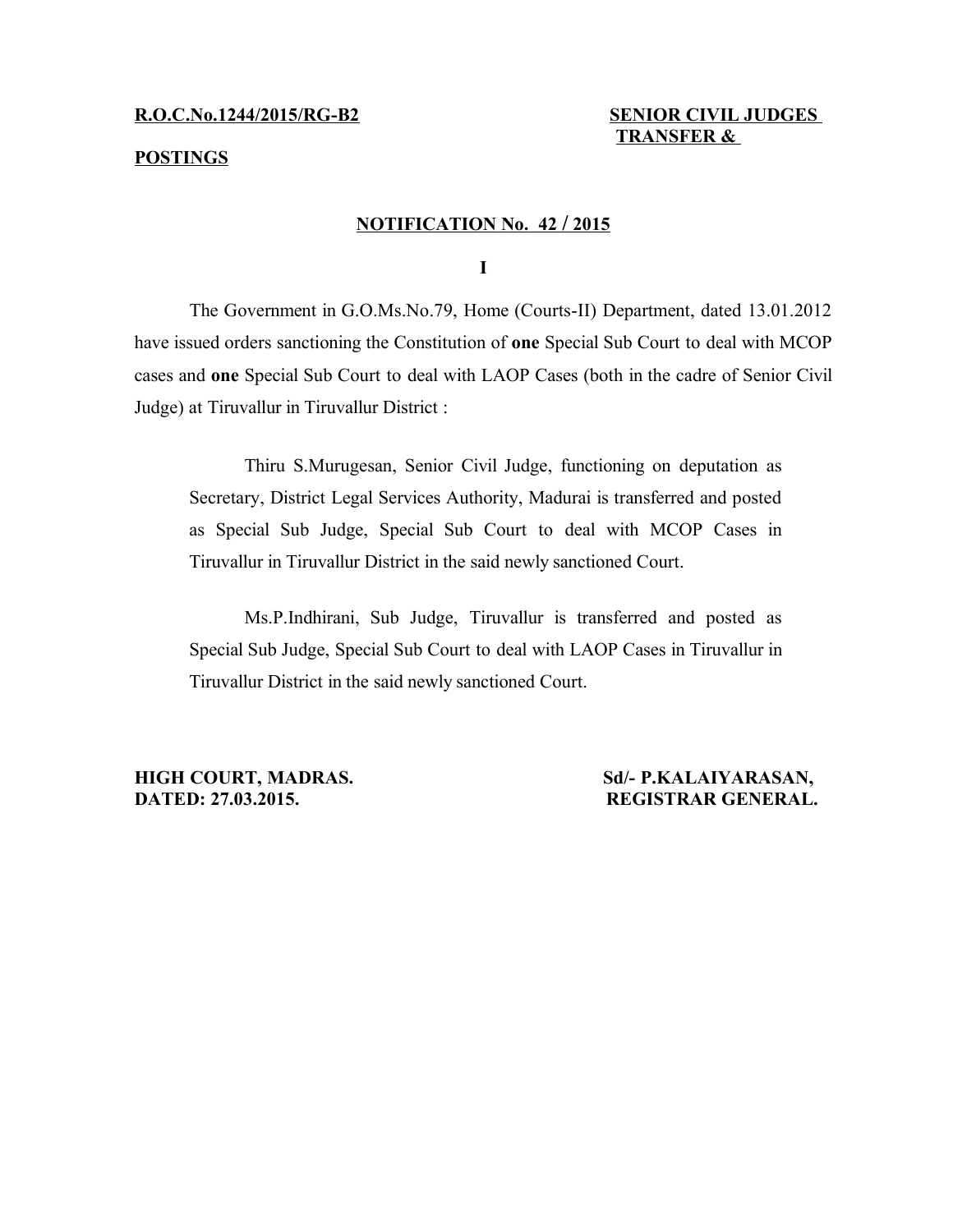#### **R.O.C.No.1244/2015/RG-B2**

### **OFFICIAL MEMORANDUM**

- Sub: Courts and Judges Senior Civil Judges Thiru S.Murugesan, Senior Civil Judge, functioning on deputation as Secretary, District Legal Services Authority, Madurai - Transferred and posted as Special Sub Judge, Special Sub Court to deal with MCOP Cases, Tiruvallur in the newly sanctioned Court – Ms.P.Indhirani, Sub Judge, Tiruvallur – transferred and posted as Special Sub Judge, Special Sub Court to deal with LAOP Cases, Tiruvallur in the newly sanctioned Court - Notification issued - Joining instructions – Issued.
- Ref: High Court's Notification No. 42 / 2015 dated : 27.03.2015.

# **I**

.............

Thiru S.Murugesan, Senior Civil Judge, functioning on deputation as Secretary, District Legal Services Authority, Madurai, who has been transferred and posted as Special Sub Judge, Special Sub Court to deal with MCOP Cases, Tiruvallur in Tiruvallur District in the newly sanctioned Court in the High Court's Notification cited above is required to hand over charge of his post and the additional charge of the post of Judicial Officer / Chairman, Taxation Appeals Tribunal, Corporation of Madurai, Madurai, to the Principal Sub Judge, Madurai, immediately and assume charge of the post of Special Sub Judge, Special Sub Court to deal with MCOP Cases, Tiruvallur on 30.03.2015 A.N. (Monday), without fail.

As the inauguration of the said newly sanctioned Court is to be held on 30.03.2015 at 4.30 p.m. (Monday), Thiru S.Murugesan is required to report to the Principal District Judge, Tiruvallur on 30.03.2015 F.N., without fail, in connection with inauguration of the said newly sanctioned Court.

The Principal Sub Judge, Madurai is placed in full additional charge of the posts of Secretary, District Legal Services Authority, Madurai and Judicial Officer / Chairman, Taxation Appeals Tribunal, Corporation of Madurai, Madurai, until further orders.